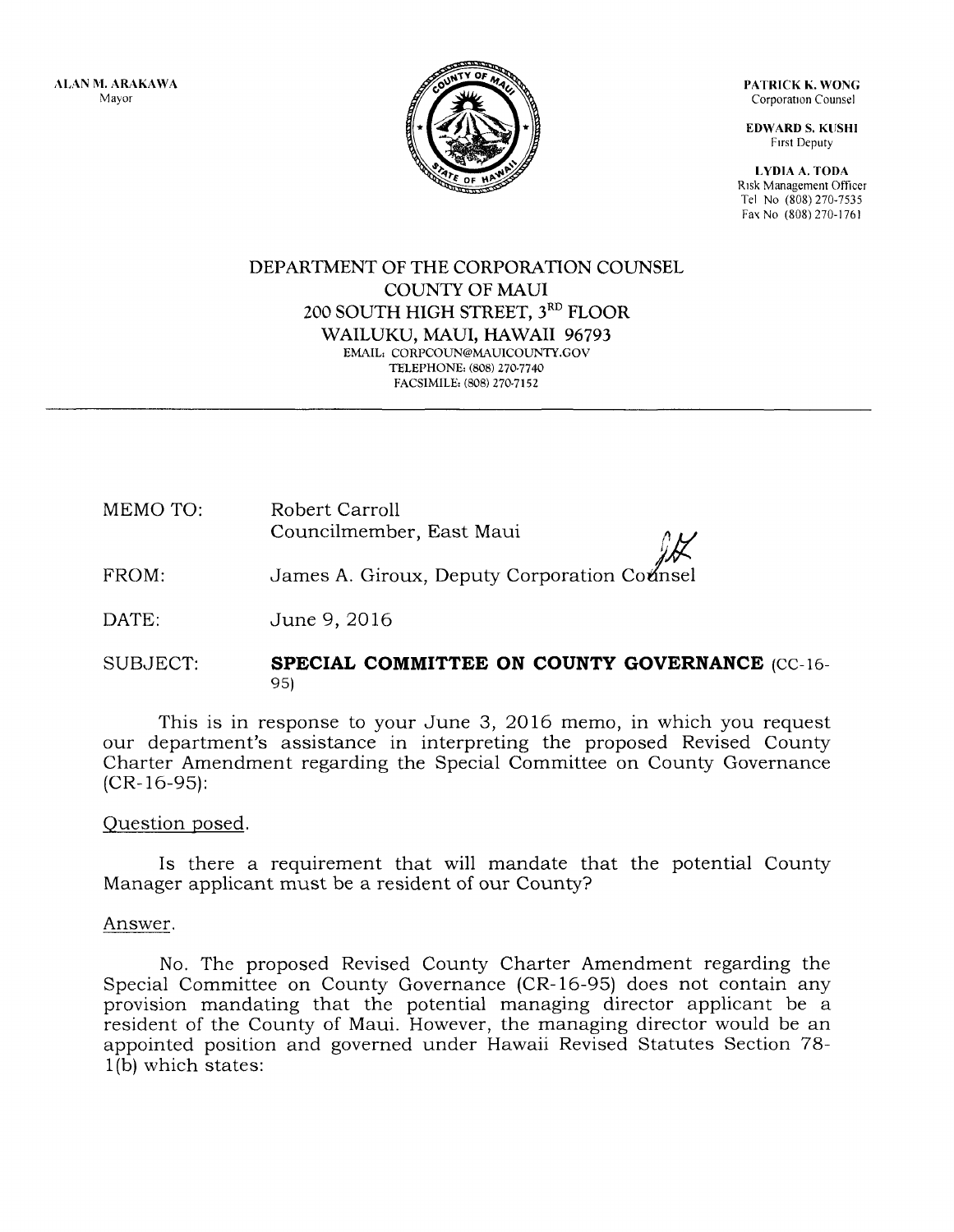Robert Carroll Councilmember, East Maui June 9, 2016 Page 2

> "(b) All appointive officers in the service of the government of the State or any county who are employed as department heads and deputies or assistants to a department head shall be citizens of the United State and residents of the State for at least one year immediately preceding their appointment; provided that the foregoing one year residency requirement may be waived by the appointing authority when the appointive officer is required to have highly specialized or scientific knowledge and training and a qualified applicant who is a resident for at least one year is not available to fill the position. All others appointed in the service of the government of the State or in the service of any county or municipal subdivision of the State shall be citizens, nationals, or permanent resident aliens of the United States and residents of the State at the time of their appointment. A national or permanent resident alien appointee shall not be eligible for continued employment unless such person diligently seeks citizenship upon becoming eligible to apply for United States citizen." (Emphasis added).

As currently proposed, the managing director would be the head of the executive branch under Article 6, and would not be an appointive officer in the service of the county employed as a department head. The proposed Revised County Charter Amendment Section 6-1 states the following:

**"Section 6-1. Executive Power.** The executive power of the county shall be vested in and exercised by the executive branch, which shall be headed by the [mayor] managing director, except as otherwise provided by this charter.:

Under the proposed revised county charter the council will appoint and remove the managing director. The proposed Revised County Charter Amendment Section 3-6(7) states the following:

**"Section 3-6. Powers of Council.** The council shall be the legislative body of the county. Without limitation of the foregoing grant or other powers given it by this charter, the council shall have the power:

{7) To appoint and remove the managing director. The terms of the managing director's employment shall be established by contract. The elements and standards of the council's recruitment for the position of managing director shall be publicly announced. Evaluation of candidates shall be based on publicly announced criteria of professional qualifications that are based on advice from the Department of Personnel Services, the